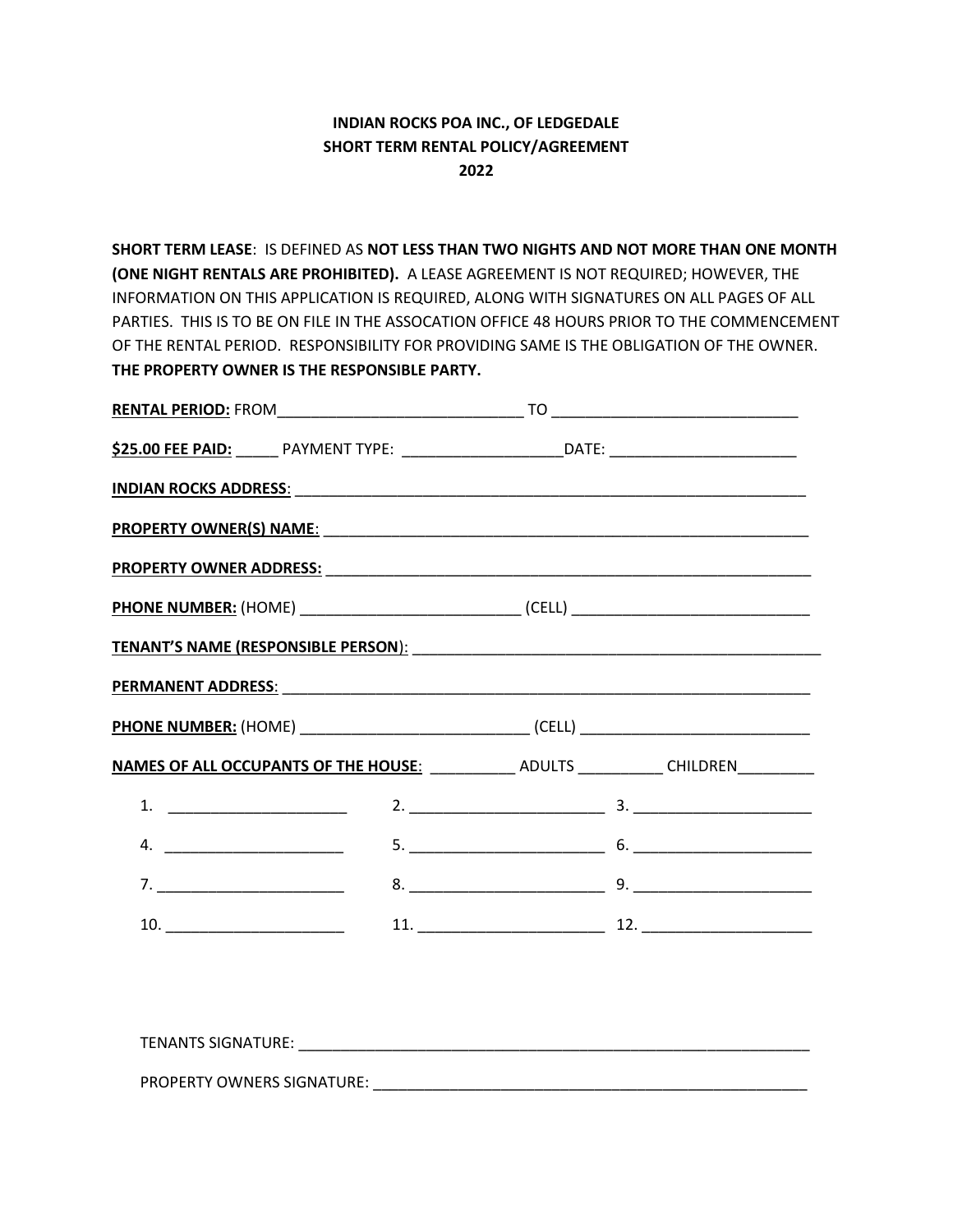## **TENANT VEHICLE IDENTIFICATION:** NUMBER OF CARS \_\_\_\_\_\_\_\_\_\_

|                                          | COLOR: ________________________  |
|------------------------------------------|----------------------------------|
|                                          |                                  |
|                                          |                                  |
|                                          | COLOR: _________________________ |
|                                          |                                  |
|                                          |                                  |
|                                          | COLOR: ________________________  |
| NAME ON REGISTRATION: __________________ |                                  |

## **INDIAN ROCKS RENTAL POLICY PROCEDURES & DEFINITIONS**

**THIS RENTAL POLICY WAS ADOPTED BY THE BOARD OF DIRECTORS TO ESTABLISH GUIDELINES FOR THE OWNER AND THE TENANT IN ORDER FOR ALL PARTIES TO BECOME AWARE OF THE PROTECTIVE COVENANTS AND RULES AND REGULATION. THIS IS A MEANS OF ENJOYMENT, AWARENESS AND PROTECTION FOR THE TENANT AND THE INDIVIDUAL PROPERTY OWNER(S) TO SAFEGUARD THEIR INTEREST AND INVESTMENT.**

**VIOLATIONS/FINE:** A **FINE** OF **\$500.00 FIRST OFFENSE; \$1000.00 SECOND OFFENSE** WILL BE ATTACHED TO THE PROPERTY OWNERS ACCOUNT FOR FAILURE TO SUBMIT ALL REQUIRED INFORMATION AS PER THIS POLICY.

THE PROPERTY OWNER SHALL BE RESPONSIBLE TO PROVIDE THE TENANT(S) WITH COPIES OF ALL RULES AND REGULATION, RENTAL POLICY, ETC AS REQUIRED.

TENANTS SIGNATURE: \_\_\_\_\_\_\_\_\_\_\_\_\_\_\_\_\_\_\_\_\_\_\_\_\_\_\_\_\_\_\_\_\_\_\_\_\_\_\_\_\_\_\_\_\_\_\_\_\_\_\_\_\_\_\_\_\_\_\_\_\_\_\_\_\_\_

PROPERTY OWNERS SIGNATURE: \_\_\_\_\_\_\_\_\_\_\_\_\_\_\_\_\_\_\_\_\_\_\_\_\_\_\_\_\_\_\_\_\_\_\_\_\_\_\_\_\_\_\_\_\_\_\_\_\_\_\_\_\_\_\_\_\_